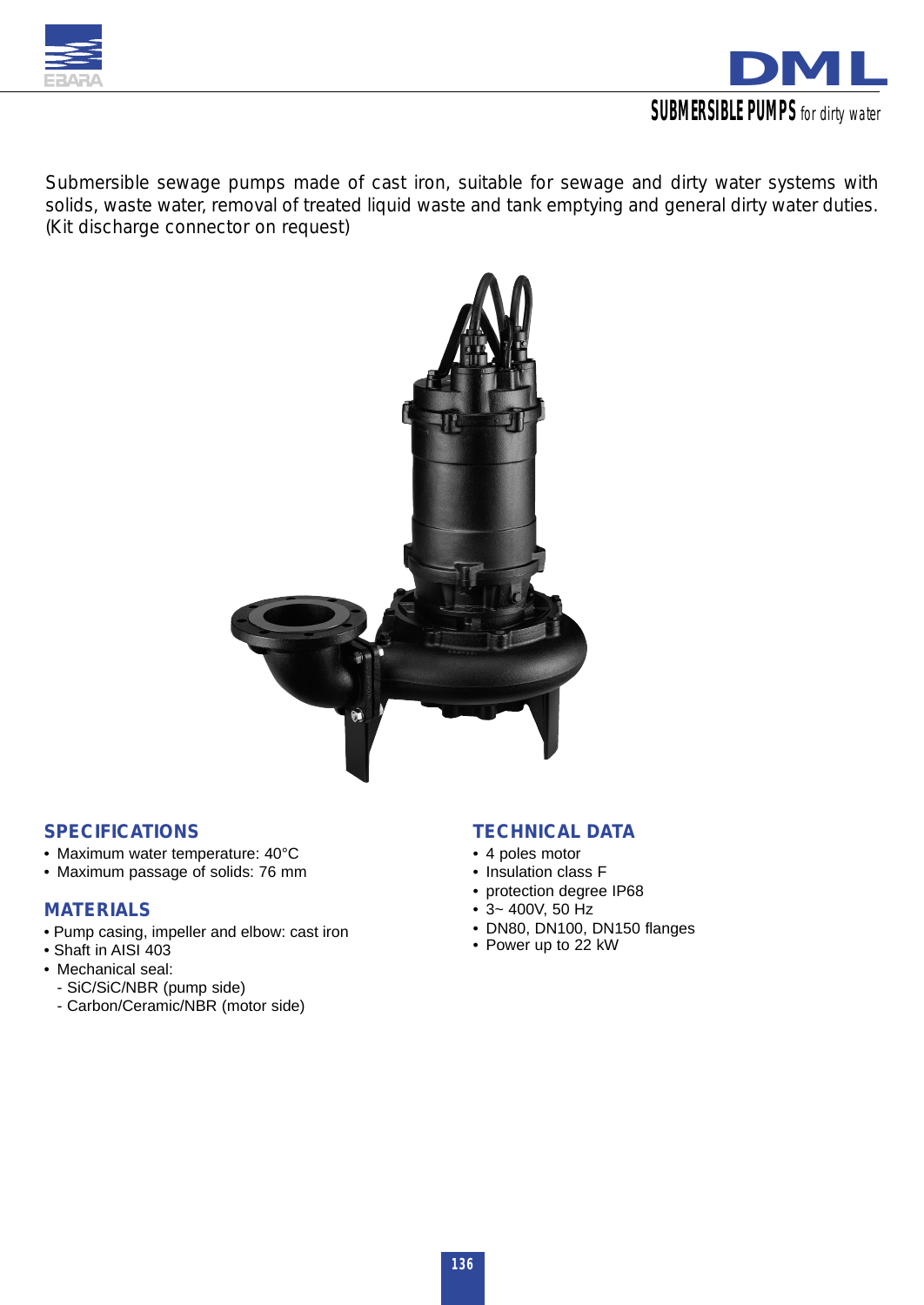



## *PERFORMANCE CURVES 80DML (according to ISO 9906 Annex A)*



| Pump type  |                      |    |         |                  |                     |      |      |                       |      |                                            | Q=Capacity |      |  |  |  |  |  |  |  |  |  |  |  |  |
|------------|----------------------|----|---------|------------------|---------------------|------|------|-----------------------|------|--------------------------------------------|------------|------|--|--|--|--|--|--|--|--|--|--|--|--|
| <b>DML</b> |                      |    | l/min   | 0                | 200                 | 400  | 600  | 800                   | 1000 | 1200                                       | 1400       | 1600 |  |  |  |  |  |  |  |  |  |  |  |  |
|            | kW                   | HP | $m^3/h$ | 0                | 1 <sub>0</sub><br>▵ | 24   | 36   | 48                    | 60   | 72                                         | 84         | 96   |  |  |  |  |  |  |  |  |  |  |  |  |
|            |                      |    |         | H=total head [m] |                     |      |      |                       |      |                                            |            |      |  |  |  |  |  |  |  |  |  |  |  |  |
| 80DML52.2  | າ າ<br>$\sim$        |    |         | 13.1             | 11.2                | 9.6  | 8.2  | ¬⊿<br>$\cdot$ $\cdot$ | 6.2  | 5.5                                        | 4.9        |      |  |  |  |  |  |  |  |  |  |  |  |  |
| 80DML53.7  | $\sim$ $\sim$<br>ن ب |    |         | 17.9             | 15.8                | 14.2 | 12.8 | 11.7                  | 10.7 | 0 <sub>7</sub><br>$\overline{\phantom{a}}$ | 8.8        | 7.9  |  |  |  |  |  |  |  |  |  |  |  |  |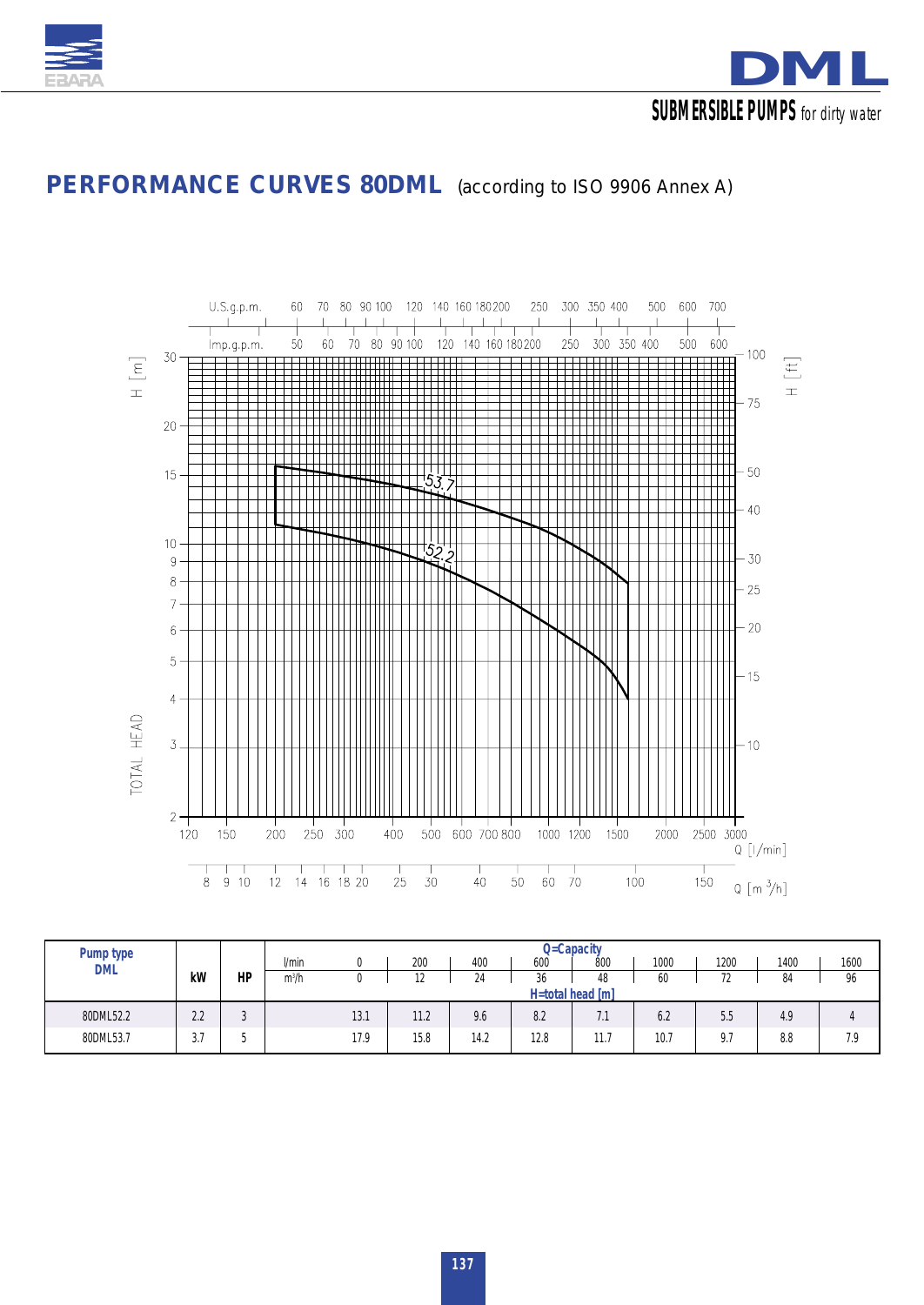



## *PERFORMANCE CURVES 100DML (according to ISO 9906 Annex A)*



| Pump type  |     |     |         |          |      |      | Q=Capacity |      |      |      |      |      |  |  |  |  |  |  |  |  |
|------------|-----|-----|---------|----------|------|------|------------|------|------|------|------|------|--|--|--|--|--|--|--|--|
| <b>DML</b> |     |     | l/min   | $\theta$ | 500  | 1000 | 1300       | 1600 | 1900 | 2200 | 2400 | 2500 |  |  |  |  |  |  |  |  |
|            | kW  | HP  | $m^3/h$ | 0        | 30   | 60   | 78         | 96   | 114  | 132  | 144  | 150  |  |  |  |  |  |  |  |  |
|            |     |     |         |          |      |      |            |      |      |      |      |      |  |  |  |  |  |  |  |  |
| 100DML53.7 | 3.7 | 5   |         | 17.9     | 13.5 | 10.7 | 9.3        | 7.9  | 6.5  | 5    | 4    |      |  |  |  |  |  |  |  |  |
| 100DML55.5 | 5.5 | 7.5 |         | 22       | 17.9 | 14.9 | 13.4       | 11.9 | 10.6 | 9.3  | 8.5  |      |  |  |  |  |  |  |  |  |
| 100DML57.5 | 7.5 | 10  |         | 25.3     | 20.6 | 18   | 16.7       | 15.5 | 14.2 | 13   | 12.1 |      |  |  |  |  |  |  |  |  |
| 100DML511  | 11  | 15  |         | 30.3     | 27.5 | 25.2 | 23.7       | 22.2 | 20.7 | 19.1 | 18   | 17.5 |  |  |  |  |  |  |  |  |
| 100DML515  | 15  | 20  |         | 35       | 33.5 | 31.3 | 29.8       | 28.3 | 26.7 | 25.1 | 24   | 23.4 |  |  |  |  |  |  |  |  |
| 100DML522  | 22  | 30  |         | 40       | 38.5 | 36.4 | 34.9       | 33.3 | 31.7 | 30   | 28.7 | 28   |  |  |  |  |  |  |  |  |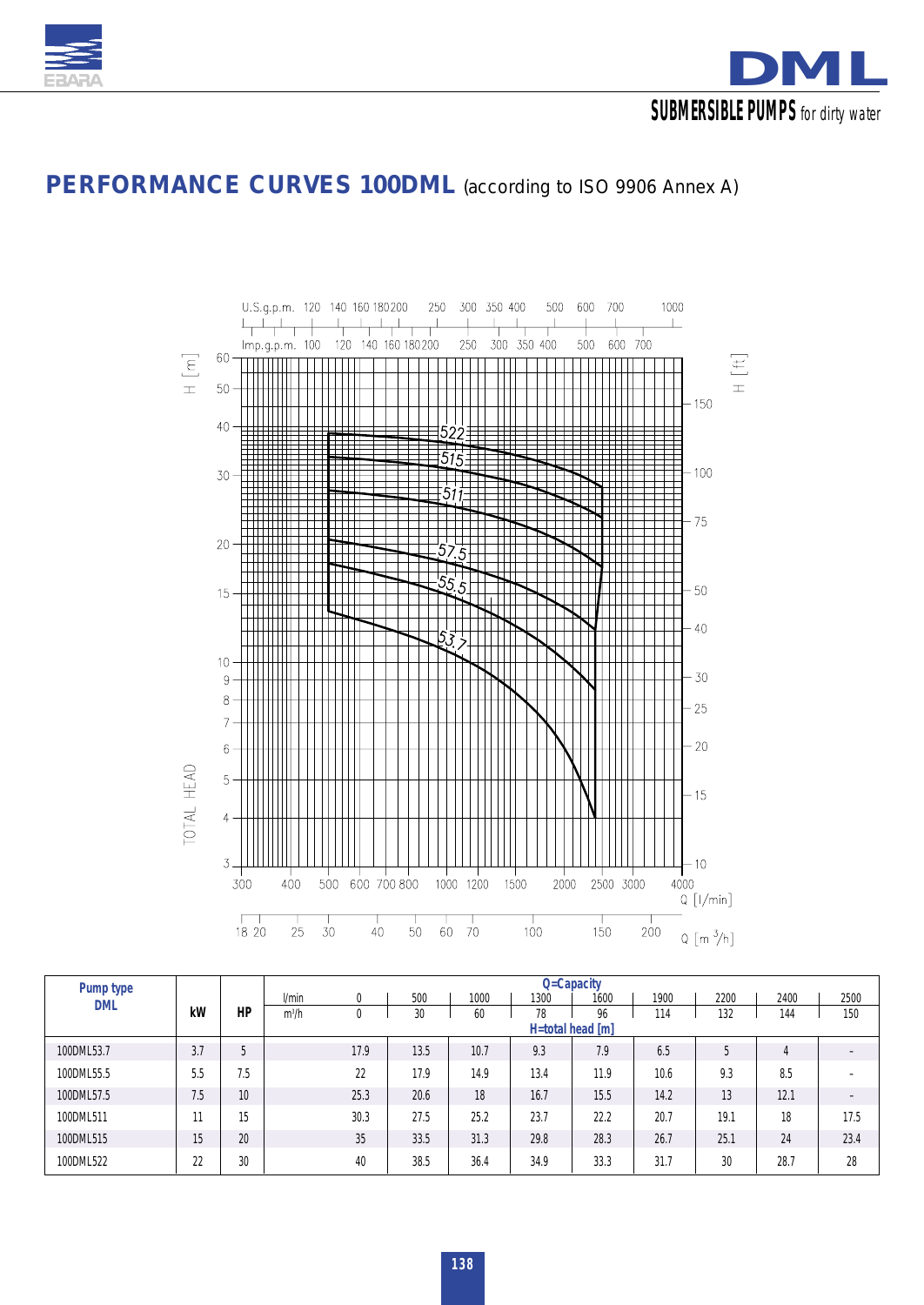



## *PERFORMANCE CURVES 150DML (according to ISO 9906 Annex A)*



| Pump type  |     |                 |         |                  |      |      |      | Q=Capacity |      |                          |                          |                          |                          |  |  |  |  |
|------------|-----|-----------------|---------|------------------|------|------|------|------------|------|--------------------------|--------------------------|--------------------------|--------------------------|--|--|--|--|
| <b>DML</b> |     |                 | l/min   | 0                | 1000 | 2000 | 2500 | 3000       | 3400 | 4000                     | 4500                     | 5000                     | 5500                     |  |  |  |  |
|            | kW  | HP              | $m^3/h$ | 0                | 60   | 120  | 150  | 180        | 204  | 240                      | 270                      | 300                      | 330                      |  |  |  |  |
|            |     |                 |         | H=Total head [m] |      |      |      |            |      |                          |                          |                          |                          |  |  |  |  |
| 150DML55.5 | 5.5 | 7.5             |         | 22               | 14.9 | 10.1 | 8    | 5.9        | 3.9  | $\overline{\phantom{a}}$ | $-$                      | $\overline{\phantom{0}}$ | $\overline{\phantom{0}}$ |  |  |  |  |
| 150DML57.5 | '.5 | 10              |         | 25.3             | 18   | 13.7 | 11.6 | 9.5        | 7.5  | 4                        | $\overline{\phantom{a}}$ | $\overline{\phantom{a}}$ |                          |  |  |  |  |
| 150DML511  | 11  | 15 <sup>5</sup> |         | 30.3             | 25.2 | 20.2 | 17.5 | 14.7       | 12.2 | 8.6                      | 5.4                      | $\overline{\phantom{0}}$ | $\overline{\phantom{0}}$ |  |  |  |  |
| 150DML515  | 15  | 20              |         | 35               | 31.3 | 26.1 | 23.4 | 20.6       | 18.2 | 14.8                     | 11.9                     | 8.6                      | $\overline{\phantom{0}}$ |  |  |  |  |
| 150DML522  | 22  | 30              |         | 40               | 36.4 | 31.1 | 28   | 25.2       | 22.9 | 19.5                     | 16.8                     | 13.8                     | 10.5                     |  |  |  |  |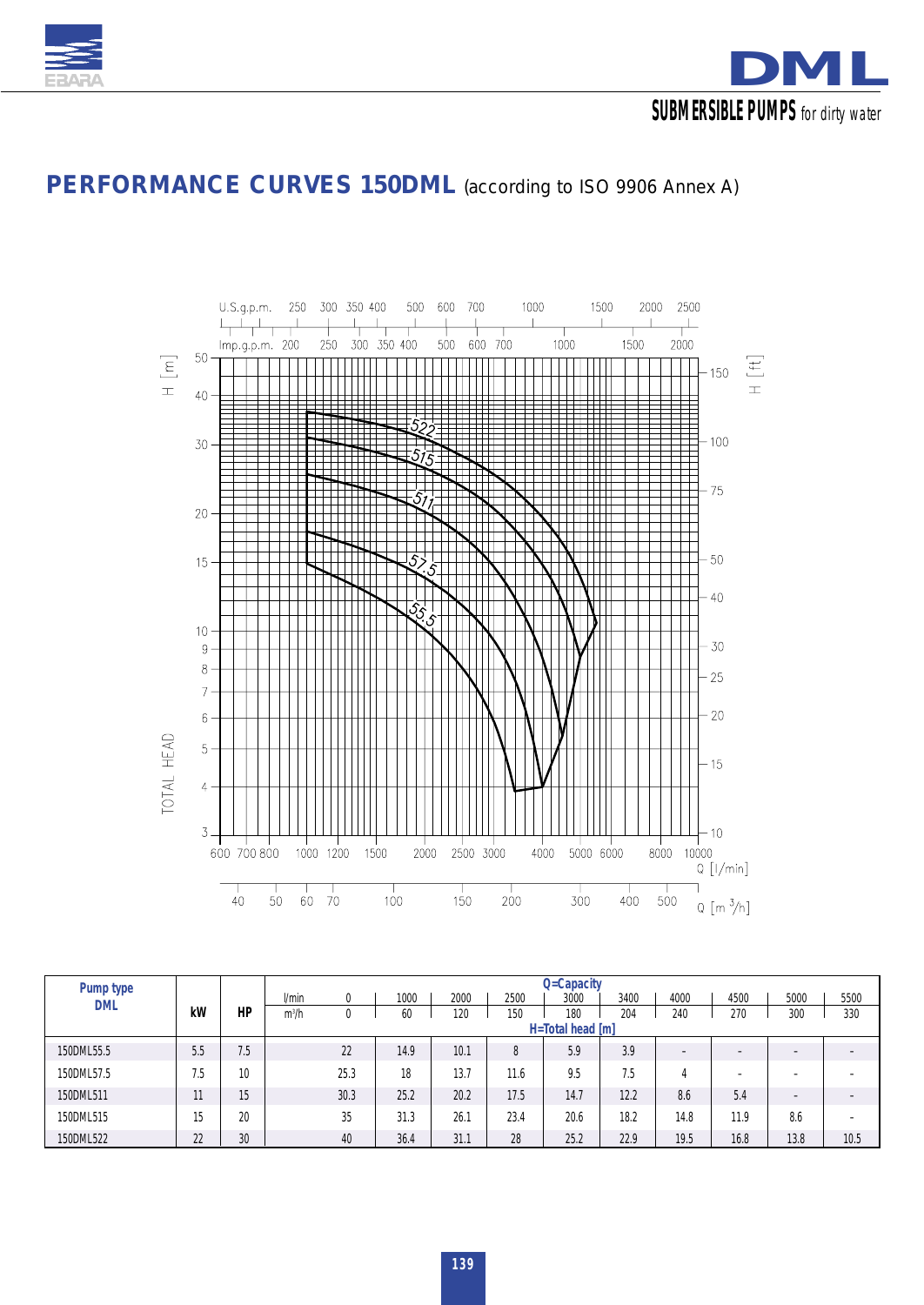



# *DIMENSIONS*





*\* LWL = Low water level*



| DA  | DG  | DE  | DF  | DT |
|-----|-----|-----|-----|----|
| 80  | 138 | 160 | 200 |    |
| 100 | 158 | 180 | 220 | 24 |
| 150 | 212 | 240 | 285 | 26 |

## *DIMENSIONAL TABLE*

| Pump type  |     |     |       |     |        |     | <b>Dimensions</b> |     |      |     |     |     | Weight |
|------------|-----|-----|-------|-----|--------|-----|-------------------|-----|------|-----|-----|-----|--------|
| <b>DML</b> | DA  | kW  | A     | в   | ◠<br>U | D   | Ε                 |     | H.   |     | Ш   | L2  | kg     |
| 80DML52.5  | 80  | 2.2 | 542   | 320 | 385    | 157 | 285               | 308 | 668  | 210 | 279 | 547 | 80     |
| 80DML53.7  | 80  | 3.7 | 542   | 320 | 385    | 157 | 285               | 308 | 727  | 210 | 279 | 627 | 87     |
| 100DML53.7 | 100 | 3.7 | 582   | 320 | 425    | 157 | 315               | 313 | 727  | 210 | 279 | 627 | 89     |
| 100DML55.5 | 100 | 5.5 | 658   | 381 | 470    | 188 | 360               | 339 | 824  | 255 | 310 | 724 | 121    |
| 100DML57.5 | 100 | 7.5 | 658   | 381 | 470    | 188 | 360               | 339 | 824  | 255 | 310 | 724 | 125    |
| 100DML511  | 100 | 11  | 751   | 455 | 530    | 221 | 420               | 355 | 938  | 315 | 329 | 778 | 160    |
| 100DML515  | 100 | 15  | 751   | 455 | 530    | 221 | 420               | 355 | 938  | 315 | 329 | 778 | 166    |
| 100DML522  | 100 | 22  | 795   | 497 | 550    | 245 | 440               | 358 | 1021 | 335 | 342 | 841 | 226    |
| 150DML55.5 | 150 | 5.5 | 715.5 | 381 | 527.5  | 188 | 385               | 369 | 824  | 255 | 310 | 724 | 127    |
| 150DML57.5 | 150 | 7.5 | 715.5 | 381 | 527.5  | 188 | 385               | 369 | 824  | 255 | 310 | 724 | 132    |
| 150DML511  | 150 | 11  | 808.5 | 455 | 587.5  | 221 | 445               | 385 | 938  | 315 | 329 | 778 | 166    |
| 150DML515  | 150 | 15  | 808.5 | 455 | 587.5  | 221 | 445               | 385 | 938  | 315 | 329 | 778 | 172    |
| 150DML522  | 150 | 22  | 852.5 | 497 | 607.5  | 245 | 465               | 388 | 1021 | 335 | 342 | 841 | 232    |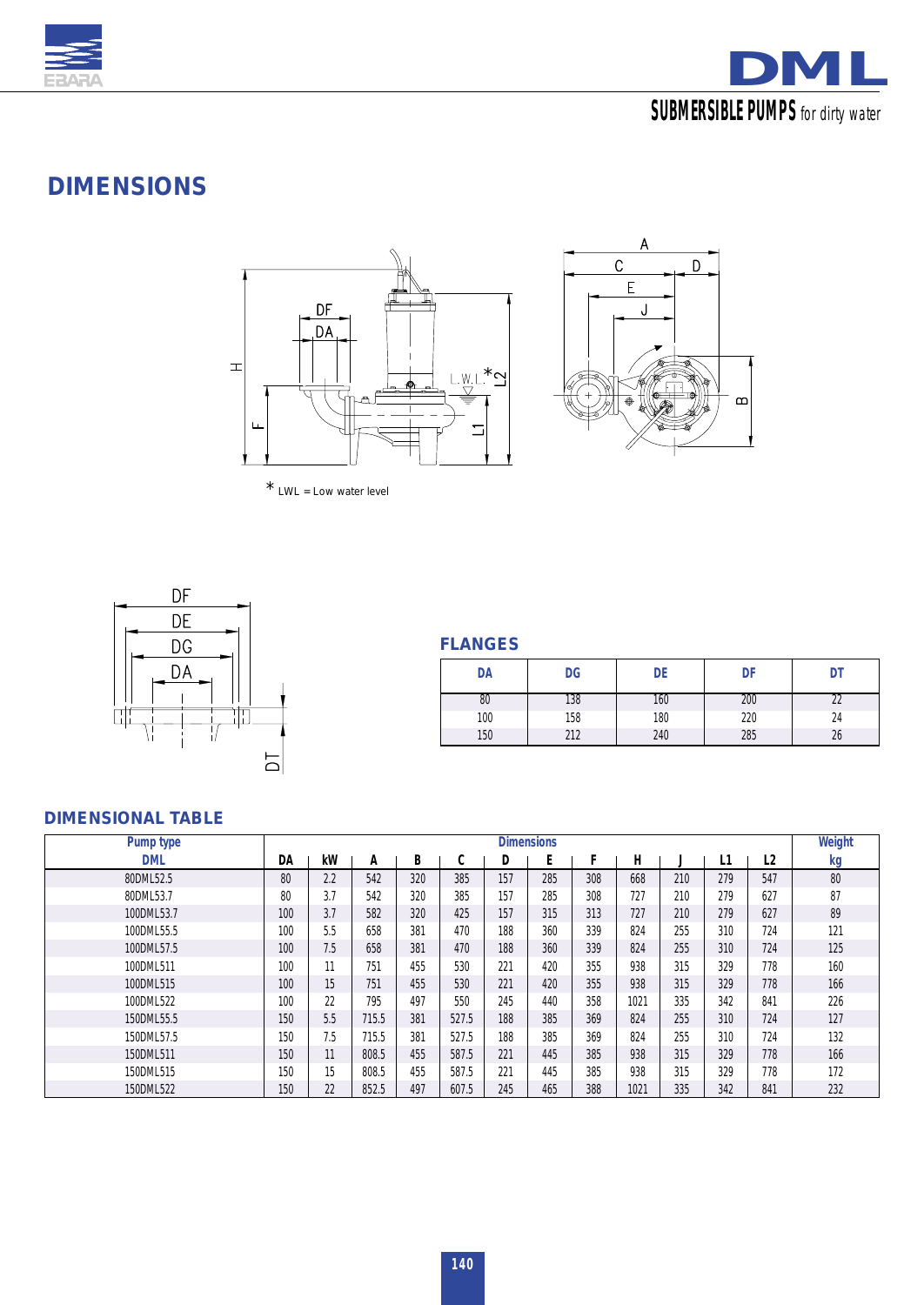



## *KIT DISCHARGE CONNECTOR DIMENSIONS LM80*

*80 (100) DML 52.2, 53.7* 



*\* LWL = Low water level*

### *FLANGES*

| DA  | DG  |     | υı  |    |
|-----|-----|-----|-----|----|
| 0U  | 138 | 160 | 200 |    |
| 100 | 158 | 180 | 220 | 24 |



## *DIMENSIONAL TABLE*

| Pump type  |     | <b>Dimensions</b> |                |     |     |     |     |                |     |    |                 |                 |    |          |             | Weight |
|------------|-----|-------------------|----------------|-----|-----|-----|-----|----------------|-----|----|-----------------|-----------------|----|----------|-------------|--------|
| <b>DML</b> |     | n.                | P <sub>2</sub> | G1  | G2  |     | H1  | H <sub>2</sub> |     | LO | BN <sub>1</sub> | BN <sub>2</sub> | D1 | Ŀ.<br>┗. | connector   | kg     |
| 80DML52.2  | 492 | --                | 90             | 125 | 165 | 295 | 175 | 230            | 279 |    | --              | 90              | 1F | 155      | LM80        |        |
| 80DML53.7  | 492 |                   | 90             | 125 | 165 | 295 | 175 | 230            | 279 |    |                 | 90              | 4F | 155      | LM80        |        |
| 100DML53.7 | 492 | --                | 90             | 125 | 195 | 300 | 175 | 230            | 279 |    | --              | 90              | 1F | 155      | <b>LM80</b> | $\sim$ |